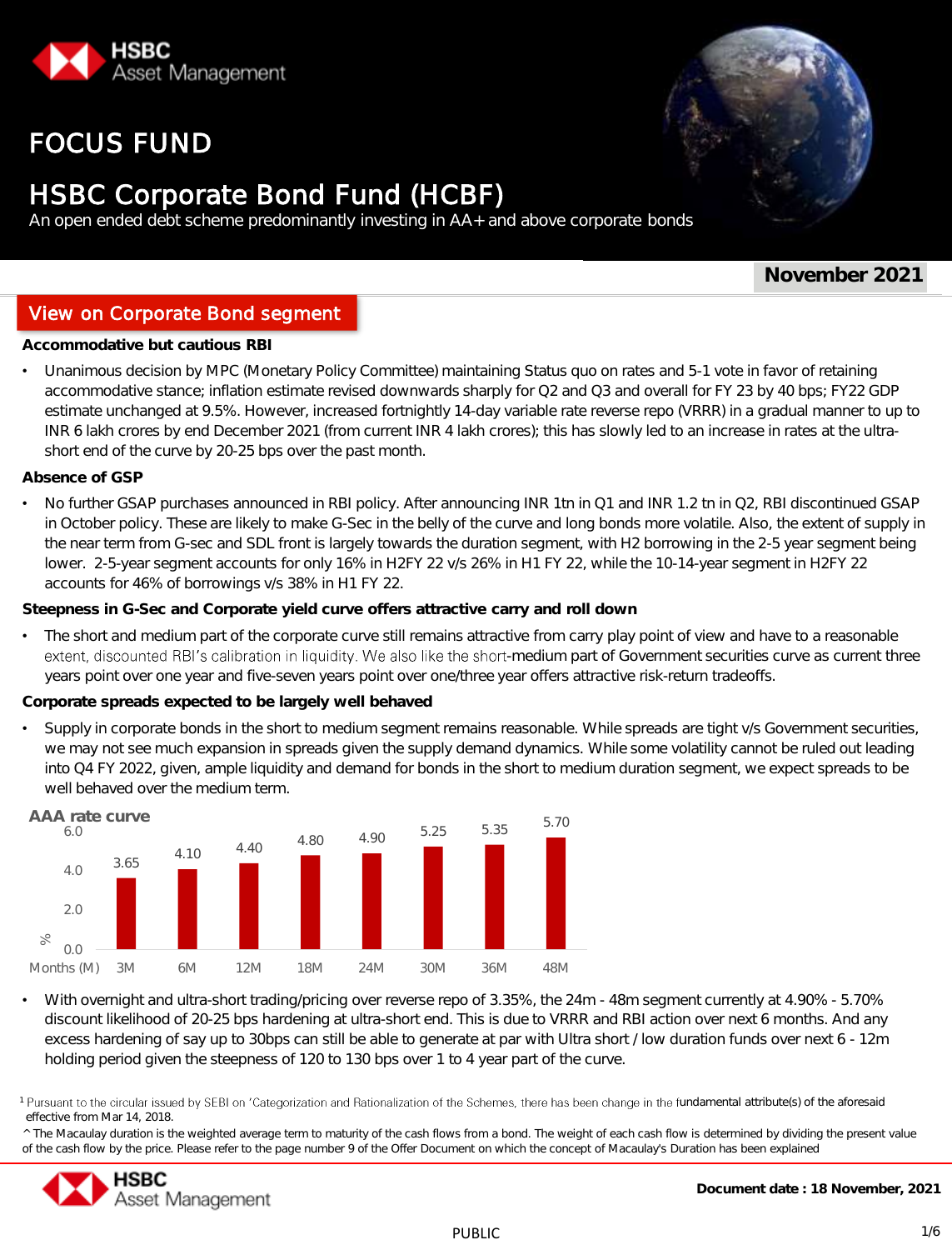## Portfolio

| <i><b>Issuer</b></i>                            | Rating            | % to Net<br><b>Assets</b> |
|-------------------------------------------------|-------------------|---------------------------|
| Corporate/ PSU Debt                             |                   |                           |
| Corporate Bonds / Debentures                    |                   | 80.07%                    |
| RFC Top 10                                      | CRISIL AAA        | 10.91%                    |
| Reliance Industries Top 10                      | <b>CRISIL AAA</b> | 10.80%                    |
| Indian Oil Corporation Top 10                   | [ICRA]AAA         | 10.58%                    |
| Indian Railway Finance Corporation Top 10       | <b>CRISIL AAA</b> | 10.47%                    |
| LIC Housing Finance Top 10                      | <b>CRISIL AAA</b> | 10.36%                    |
| Small Industries Development Bk of India Top 10 | [ICRA]AAA         | 10.27%                    |
| HDB Financial Services Top 10                   | <b>CRISIL AAA</b> | 8.48%                     |
| National Bk for Agriculture & Rural Dev. Top 10 | [ICRA]AAA         | 8.20%                     |
| <b>Government Securities</b>                    |                   | 8.28%                     |
| 5.15% GOVT OF INDIA RED 09-11-2025 Top 10       | <b>SOVEREIGN</b>  | 6.08%                     |
| 8.21% Haryana SDL RED 31-03-2026 Top 10         | <b>SOVERFIGN</b>  | 2.20%                     |
| Cash Equivalent                                 |                   | 11.65%                    |
| TREPS*                                          |                   | 2.53%                     |
| <b>Reverse Repos</b>                            |                   | 6.41%                     |
| <b>Net Current Assets</b>                       |                   | 2.71%                     |
| Total Net Assets as on 31-Oct-2021              |                   | 100.00%                   |

\*TREPS : Tri-Party Repo



# Current Portfolio Strategy

- From medium term perspective, HSBC Corporate Bond Fund is expected to benefit from attractive carry at short and medium part of the curve.
- It offers value for investors at current short-term yields over funding cost in terms of spread.
- In the recent month, we have witnessed some volatility in the short to medium segment.
- However, the short and medium part of the curve still remains attractive from carry play point of view and have to a<br>reasonable extent, discounted RBI's calibration in liquidity
- We also like the short-medium part of Government securities curve as current three years point over one year and five-seven years point over one/three year offers attractive risk-return tradeoffs.
- The extent of supply in H2 from G-sec and SDL front is largely towards the 10-14yr and 30yr segments and this should keep the pressure contained in the medium part of the segment.
- Overall, the pick-up versus overnight rate is quite attractive in the short-medium segment on the G-sec curve and alongside on the corporate curve.
- As such we intend to maintain a neutral duration versus the index in near term.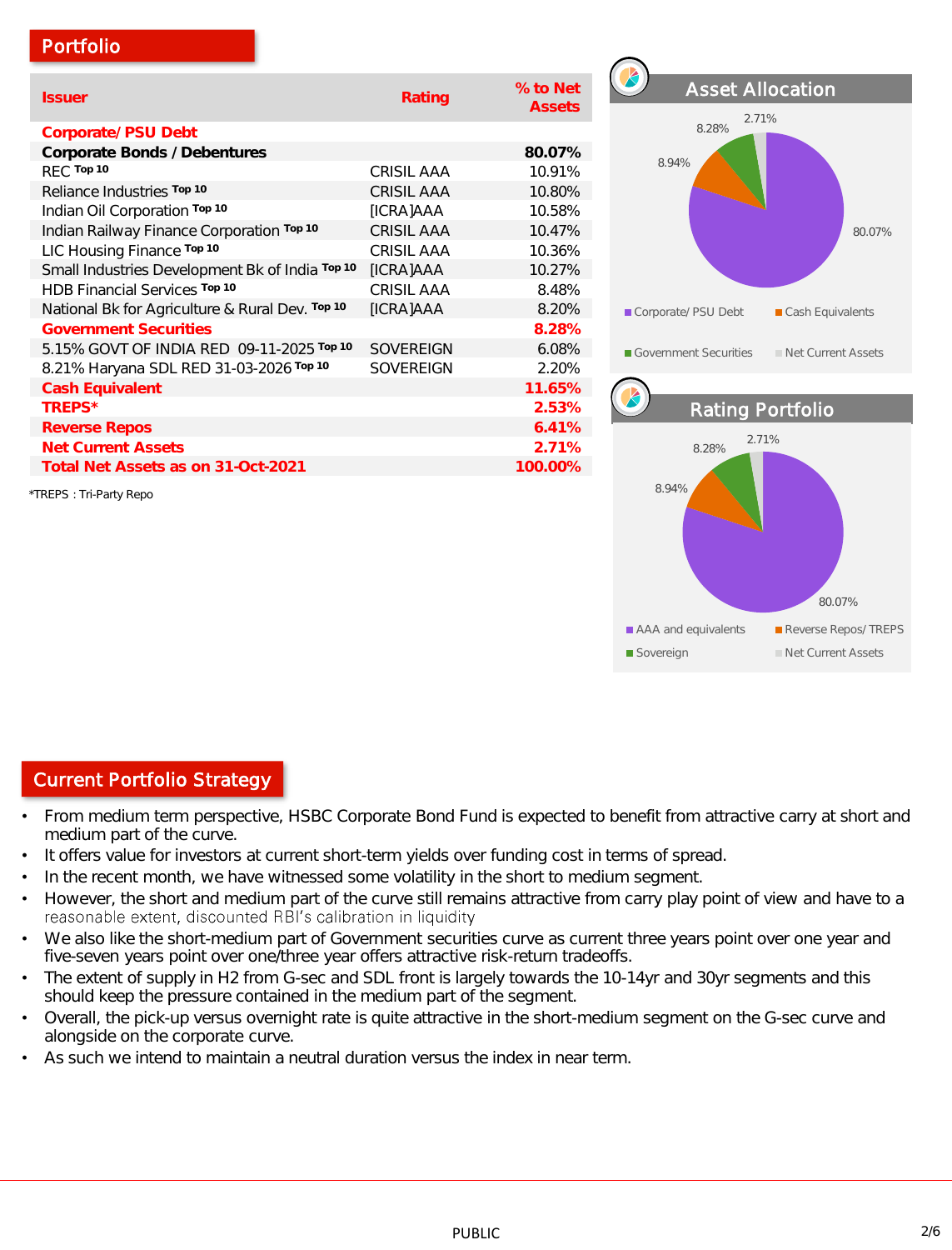### Rationale on existing credit exposures\* (Top 5)

- **1. Rural Electrification Corporation**: REC is a public financial institution under the administrative control of Ministry of Power. Until 2003, REC's primary objective was to provide financial assistance on concession to SPUs for rural electrification. RECs mandate was broadened in 2003 to include financing of all segments of the power sector. It provides financial assistance to state electricity boards (SEBs) for financing transmission, distribution and generation projects. REC's credit profile derives strength from government ownership and support it receives from it. The credit profile is also supported by its good resource profile and adequate capitalization and profitability. Entity's asset quality issues are likely to have bottomed out, similar to case of PFC. Post-acquisition of REC by PFC, rating agencies have reaffirmed both agencies at AAA, taking into account mainly the strategic importance of the company. PFC and REC are expected to continue to be strategically important to the Government of India and will continue to play an important role in funding of power projects, especially those of the state government owned electricity companies. Recent policy actions in terms of liquidity support to discoms which have been have been undertaken through REC and PFC, reiterate its strategic importance.
- 2. Reliance Industries: The company's large size and established presence in the crude oil refining and leadership position in the domestic petrochemical industries, huge cash and liquid investments and being net cash at a consolidated level, lends a strong financial profile to the name. In addition, the entity has industry leading refining margins, comfortable gearing, low working capital intensity are some of the additional factors which give comfort on the name. Further, the company's capex cycle in-non telecom businesses is nearing its end which gives visibility on free cash flows going forward. Entity has cemented a strong Leadership position in the domestic petrochemical industry and integrated operations across E&P, refining, and petrochemical businesses. It is the industry leading margins in the refining business, healthy profitability of the petchem business which is expected to further improve going forward. It has healthy debt metrics which is expected to improve further with generation of free cash flow post completion of capex cycle. Recent stake sales in Jio, trending the company to a net debt free status is another over-riding comfort on the name. Recently announced demerger is unlikely to have a credit impact as it only strengthens the standalone profile and makes it more attractive for strategic investors in future which should enhance the company's financial standing.
- **3. HDB Financial Services**: Shareholding support of HDFC Bank (97.3%), strong liquidity and adequate capitalization bode well for the credit profile. In addition, the strong retail centric portfolio and lower ticket size provide comfort that the portfolio risks will be largely contained. Company's liquidity and balance sheet profile has also been robust with adequate liquidity, healthy capitalization and reasonable leverage. While asset quality has seen an uptick in the recent past, it is expected that adequate capital and conservative recognition will stand positive for them over time. Overall the strength is derived from strong standalone profile, coupled with strong operational and financial linkages with HDFC bank.
- **4. Indian Oil Corporation**: IOC is the largest oil refining and marketing company. with approx. one third refining market share. IOC also has the largest network of crude oil and petroleum product pipelines in India. In terms of oil marketing and sales, IOCL is again the leader with ~45% petroleum market share with over 42,900 touch points. IOC also meets majority of the requirement of GOI owned organizations such as the Indian Railway and defense forces. Overall, majority GOI ownership, strategic importance, robust liquidity profile and strong balance sheet are the key credit strengths.
- **5. Indian Railway Finance Corporation**: IRFC is is wholly owned by Government of India (GoI) through Ministry of Railways (MoR). The company was set up with the objective of borrowing funds from the market to provide rolling stock to Indian Railways (IR). IRFC leases rolling stock to Indian Railways, which reimburses the company through lease rentals, paid on a half yearly basis in advance. The lease agreement between IR and IRFC is structured in such a way that IRFC's expenses are reimbursed, allowing it to earn an adequate margin. The credit profile of IRFC derives significant comfort from the support it receives from GoI and its strategic importance to IR; IRFC provides market funding to about 25% of IR's rolling stock requirements. Given the large capex requirements of IR, IRFC will continue to play a critical role in mobilizing funds for IR at competitive rates and therefore remain strategically important over long term. The company's importance to IR is further evident from the fact that it also raises market borrowings required by Rail Vikas Nigam Ltd. for execution of projects relating to upgrading railway infrastructure. The underlying risk on this exposure is borne by MoR.

Source: HSBC Asset Management, India, Data as of 31 October 2021

<sup>\*</sup> The above information has been prepared by HSBC Asset Management (India) Private Limited (HSBC) for general information purposes only and does not constitute any investment research, investment advice or a recommendation to any reader of this content to buy or sell investments. Expressions of opinion are those of HSBC only and are subject to change without any prior intimation or notice. All information mentioned above (including that sourced from third parties), is obtained from sources HSBC, the third party believes to be reliable but which it has not independently verified and HSBC, the third party makes no guarantee, representation or warranty and accepts no responsibility or liability as to the accuracy or completeness of such information.